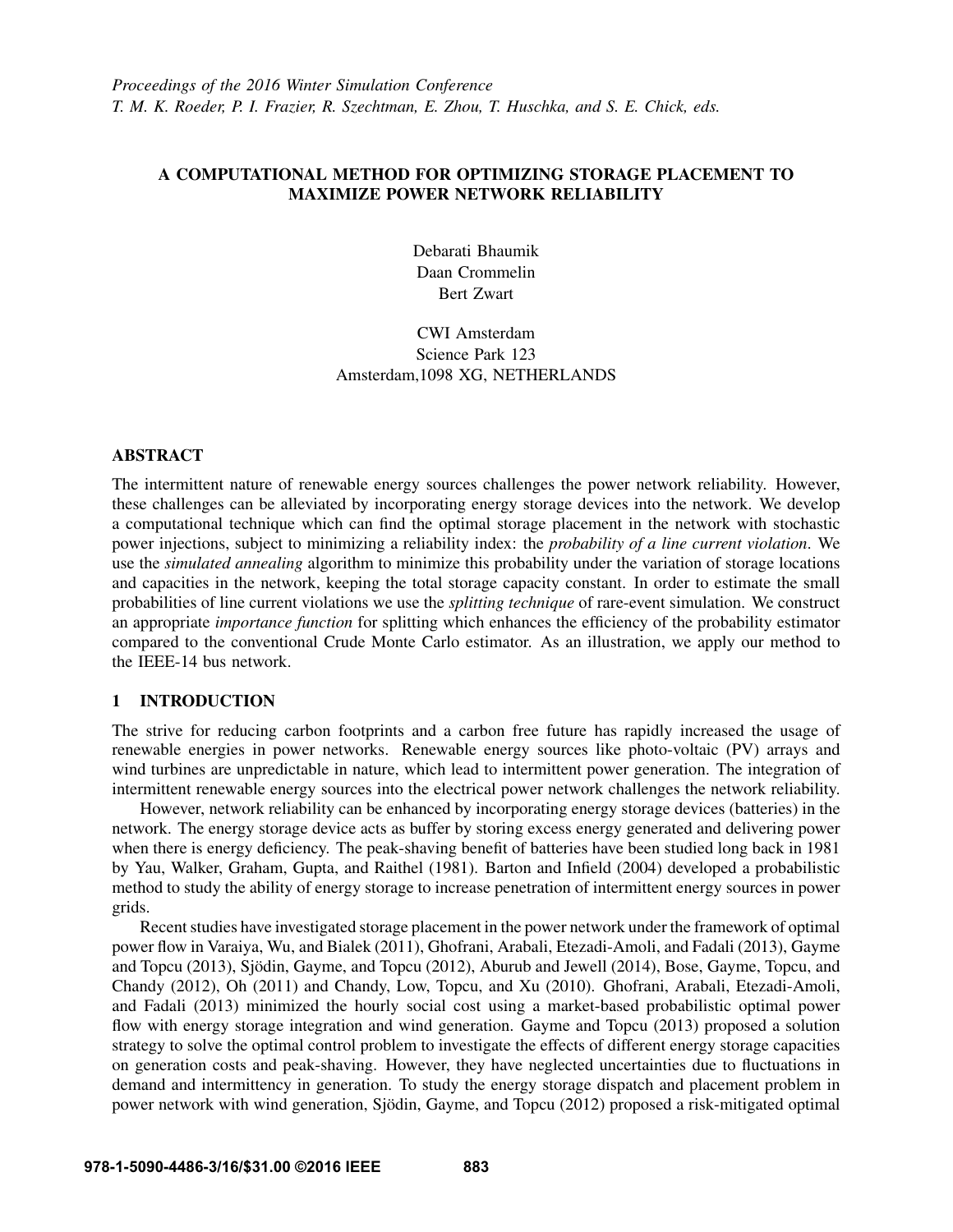power flow framework. Bose, Gayme, Topcu, and Chandy (2012) studied optimal placement of large-scale energy storage in power grids using semidefinite relaxation of AC optimal power flow. Oh (2011) proposed a method to model the storage devices under the framework of DC optimal power flow.

This study focuses on the optimal storage placement in a power network for reliable operation of the network. We model the line currents in the network according to the DC power flow equations and consider the Probability of Line Current Violation (PLCV) as the *reliability index* of the network. PLCV calculates the probability that one of the lines in the network has been overloaded, i.e., one of the line currents has exceeded its allowed maximum. These line current violations lead to physical damage to the lines because of the eventual temperature overload.

Given the distribution of the stochastic processes of the uncertain power injections and the total storage installation size, we aim to find the optimal placement of the storage devices in the network such that the PLCV is minimal. In order to do so, we use the *Simulated Annealing* algorithm to minimize the PLCV in the configuration space of different storage sizes and locations. We resort to simulated annealing because the configuration space of different storage locations and capacities is very large and the quantity we wish to minimize (the PLCV) is not guaranteed to be convex. van den Akker, Leemhuis, and Bloemhof (2014) have briefly discussed using simulated annealing for optimal storage placement in power network to minimize generation cost. Our study focuses on minimizing a cost function which is a rare-event probability.

For reliable operation of power network, PLCV should be small. The conventional Crude Monte Carlo (CMC) method is robust but becomes very inefficient for estimating small probabilities. To increase the efficiency we use the *Splitting Technique* for rare-event simulations (Rubino, Tuffin, et al. 2009). We use a variant of splitting called the Fixed Number of Successes (FNS) proposed by Amrein and Künsch (2011). Wadman, Crommelin, and Frank (2013) used FNS to estimate electrical grid reliability. The efficiency of splitting is highly dependent on the *Importance Function* used (Garvels, Van Ommeren, and Kroese 2002). We develop an appropriate IF for our problem. We verify numerically that our IF works well. A theoretical analysis would be interesting but is beyond the scope of the paper. Note that this is non-trivial since the power injections in the networks are not diffusion processes due to the buffers (storage devices), and as such, our setting does not fit in the framework of Wadman, Crommelin, and Zwart (2016).

To the best of our knowledge, the combination of rare-event simulation with simulated annealing has not been carried out before. Shortle, Rebennack, and Glover (2014) used splitting to estimate the probability of large-scale blackout in power network, which is embedded within a higher level optimization technique to minimize the probability subjected to a budget constraint. We apply our method to the IEEE-14 bus test case network. The uncertain power injections are modeled as Ornstein-Uhlenbeck processes. Given a fixed total storage instalment capacity, we find the optimal storage locations and capacities at each nodes of the network such that the PLCV is minimal. The total fixed storage installation capacity reflects financial/physical constraints. We start from different initial configurations of the storage locations and capacities to check the convergence of simulated annealing to the final storage configuration.

In section 2 we discuss the DC power flow equations and the stochastic processes used to model the net power generation and the storage model. Section 3 defines the problem. Section 4 introduces simulated annealing algorithm and its various aspects used in the problem. Section 5 provides details of the FNS splitting technique and the IF used for the problem. Section 6 presents the simulation results showing how SA algorithm along with FNS minimizes PLCV efficiently for the given IEEE-14 bus test case network. Finally we conclude in section 7.

## 2 SYSTEM SET UP

Let the power network be modeled by a graph  $\mathscr{G} = (\mathscr{N}, \mathscr{E})$ , where  $\mathscr{N} := \{1, 2, ..., N\}$  is the set of nodes (also called buses) and  $\mathscr E$  is the set of edges (also called lines). We solve the DC power flow equations for calculating the line currents.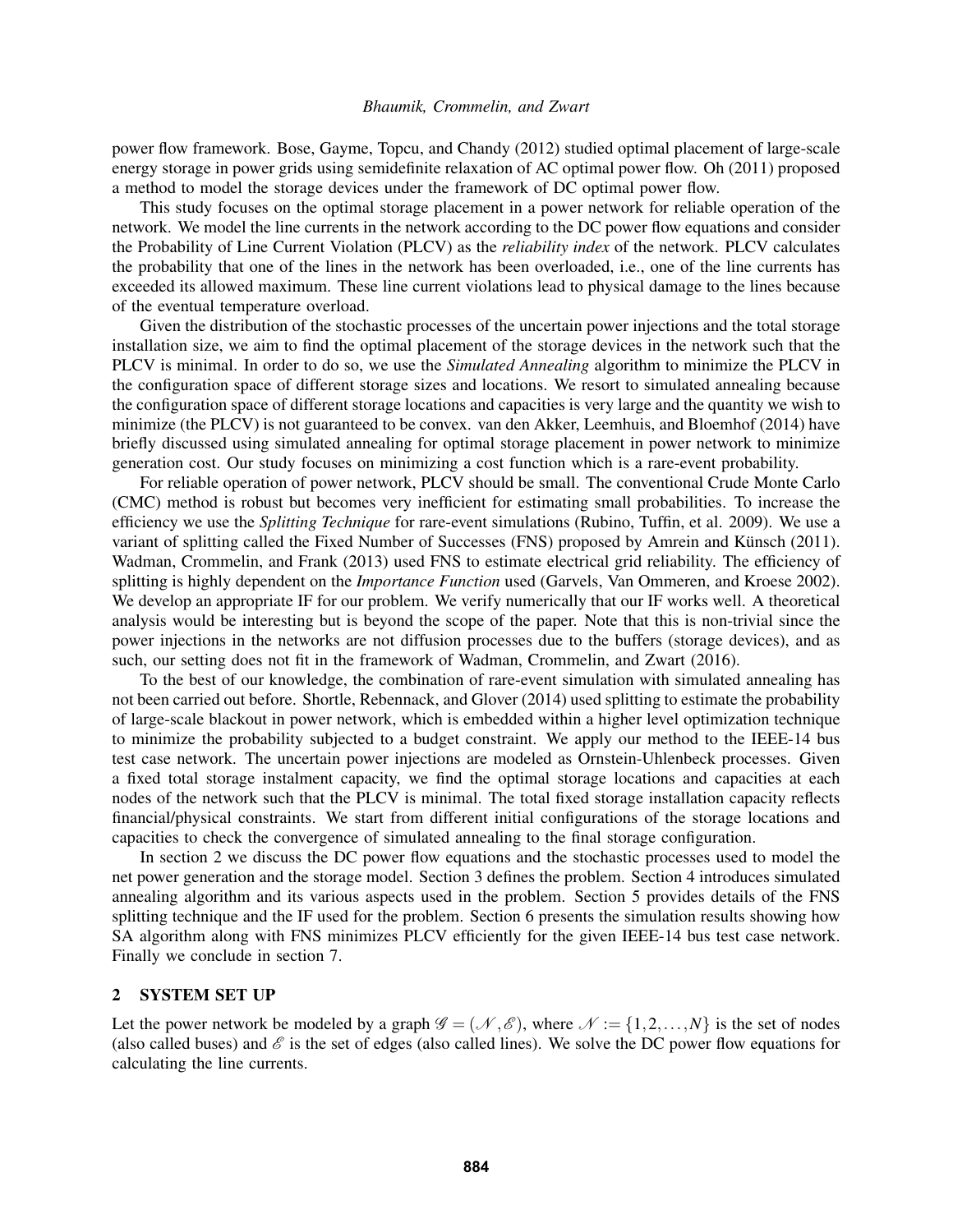### 2.1 DC Power Flow Equations

The standard AC power power flow equations are non-linear (Grainger and Stevenson 1994). A common linear approximation of the AC power flow equation (Grainger and Stevenson 1994) leads to the so-called DC power flow equations

$$
P_i = \sum_{j=1}^{N} B_{i,j} (\theta_i - \theta_j) \qquad (i \in \mathcal{N}), \qquad (1)
$$

where  $P_i$  is the net real power injection at node *i*,  $\theta_i$  is the voltage phase angle at bus *i* and  $B_{i,j} = B_{j,i}$  is the susceptance of the line connection  $(i, j) \in \mathcal{E}$ . For any line  $(i, j) \in \mathcal{E}$ , the line current  $I_{i,j}$  flowing from  $i \rightarrow j$  is given by Ohm's Law, i.e.,  $I_{i,j} = B_{i,j}(\theta_i - \theta_j)$ .

For the slack bus 1, we set  $\theta_1 = 0$  and  $P_1 = -\sum_{j=2}^{N} P_j$ . The slack bus is the only bus for which the system reference voltage angle is defined. It also balances the net power injection in the system.

#### 2.2 Power Generation

We interpret every non-slack node as a single household which has stochastic generation  $G(t)$  and demand *D*(*t*) at time *t* and produces net power  $P(t) := G(t) - D(t)$ . We model the net power generation at the *i*-th non-slack node *Pi*(*t*) as discretized Ornstein-Uhlenbeck (O-U) processes which are in fact AR(1) processes,

$$
\Delta P_i(t) = \beta_i(\mu_i - P_i(t))\Delta t + \sigma_i \Delta W_i(t) \text{ for } i = 1,...N-1.
$$
 (2)

where  $\mu_i$  is the long term mean,  $\beta_i$  is the mean reverting term,  $\sigma_i$  is the volatility term and  $W_i(t)$  denotes the Wiener process of the *i th* O-U process. The values of these terms are determined later in section 6. Modelling power injections as O-U processes have been suggested by Wadman, Crommelin, and Frank (2013) and Wadman, Crommelin, and Zwart (2016).

## 2.3 Storage Model

We consider the storage devices (batteries) to be co-located with the stochastic non-slack nodes and are charged/discharged locally by the net power produced at each node. Let  $B_i(t)$  be the level of energy stored in the battery at time *t* at the *i*-th non-slack node, and it has a maximum capacity  $B_i^{\text{max}}$ . The batteries are updated according to

$$
B_i(t + \Delta t) = B_i(t) + p_i^{\text{B}}(t)\Delta t \quad \forall t \in [0, T],
$$
\n(3)

where  $p_i^{\text{B}}(t)$  is the power flowing in/out of *i*-th the battery,  $\Delta t$  is the length of the time step and *T* is the time horizon of interest. The batteries are bounded by their corresponding capacity and total installation capacity constraints

$$
0 \leq B_i(t) \leq B_i^{\max} \quad \text{and} \quad \sum_i B_i^{\max} = B^{\text{tot}} \quad \forall t \in [0, T]. \tag{4}
$$

Let  $P_i^{\text{B}}(t)$  be the power generated by the *i*-th battery and is given by  $P_i^{\text{B}}(t) = -p_i^{\text{B}}(t)$ . This is because,  $p_i^{\text{B}}(t) > 0$  implies the battery is getting charged and it is consuming power and  $p_i^{\text{B}}(t) < 0$  implies the battery is discharging and is generating power.

#### 2.3.1 Switching of the Battery

The battery charging/discharging depends on the power flowing in/out of the battery  $p_i^{\text{B}}(t)$  which is given by

$$
p_i^{\mathbf{B}}(t) = \begin{cases} P_i(t) & \text{if } 0 \le X_i(t) \le B_i^{\max} \\ (B_i^{\max} - B_i(t))/\Delta t & \text{if } X_i(t) > B_i^{\max} \\ -B_i(t)/\Delta t & \text{if } X_i(t) < 0. \end{cases} \tag{5}
$$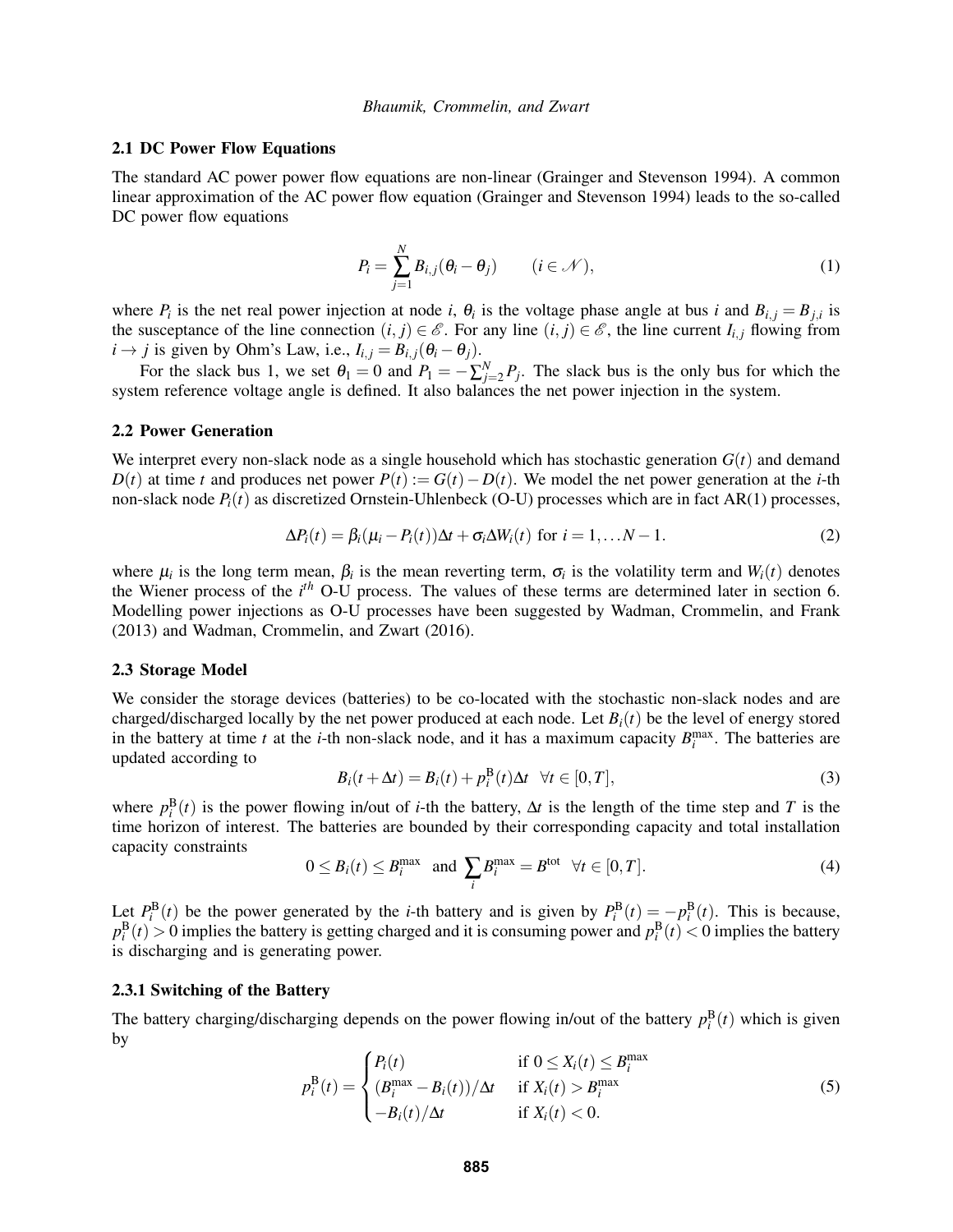where  $X_i(t) = P_i(t)\Delta t + B_i(t)$  for  $i = 1, \ldots, N-1$ .  $X_i(t)$  is the energy level of the battery at time *t* without any constraints imposed. Hence the battery charging/discharging is dependent on the net power generated by the stochastic non-slack buses and the state of the battery. The above equation (5) ensures that (4) is true. To keep the storage model simple we neglect the *ramp constraints*, the imposed maximal charging/discharging rate on the storage device in this study.

# 3 PROBLEM DESCRIPTION

Our aim is to find the optimal battery locations and capacities at each node to ensure a reliable operation of the network. We consider the *Probability of Line Current Violation* (PLCV) as the reliability index of the network. PLCV is defined as the probability that any one of the line currents violate its given line constraint maximum at any time  $t \in [0, T]$ , i.e,

$$
\gamma := \mathscr{P}\{\exists (i,j) \in \mathscr{E} : \sup_{t \in [0,T]} |I_{i,j}(t)| \ge I_{i,j}^{\max}\}.
$$
\n(6)

In the above equation  $I_{i,j}$  is the current flowing between nodes *i* and *j* and  $I_{i,j}^{\max} > 0$  is the maximum current carrying capacity the edge connecting nodes *i* and *j*.

To solve the optimal storage (battery) placement problem and calculating PLCV we use a novel combination of two algorithms namely the *simulated annealing* algorithm and the *splitting* technique for rare-event simulations, respectively, discussed in the subsequent sections.

#### 4 SIMULATED ANNEALING (SA) ALGORITHM

We wish to find the optimal location and capacities of the battery in the network such that PLCV is minimal. We do not expect PLCV to be convex. Also, the configuration of space of battery locations and capacities to grow exponentially with the number of nodes in the network. To overcome these problems we use the Simulated Annealing (SA) (Van Laarhoven and Aarts 1987) algorithm to minimize PLCV.

Simulated annealing is a metaheuristic algorithm designed to approximate the global optimum of a given function. The main aim of the algorithm is to perform a local search in the solution space  $X$  of the problem to minimize a desired *cost function f*(X). Annealing is a physical process of heating a solid to very high temperature, then it is cooled by slowly lowering the temperature of the solid for eliminating point defects. It should be noted that there is no hard guarantee to find the global optimum using SA. The SA algorithm is based on the following search principle :

- 1. Start with an initial solution and consider it as the best solution  $\mathbf{X}_{\text{best}}$ . Initialize  $T_c$ , the temperature of the *acceptance probability* of a *bad* solution .
- 2. Randomly select a new solution  $X^*$  in the neighbourhood of the previously obtained best solution.
- 3. If the new solution is better than the previously found best solution, i.e, if  $\Delta E = f(\mathbf{X}^*) f(\mathbf{X}_{best}) < 0$ , then consider the new solution as the best solution  $\mathbf{X}_{best} = \mathbf{X}^*$ .
- 4. If not, i.e,  $\Delta E = f(\mathbf{X}^*) f(\mathbf{X}_{best}) > 0$ , then accept the new *bad* solution as the best solution with a probability  $exp(-\Delta E/T_c)$ .
- 5. Slowly cool the temperature of the acceptance probability (decrease  $T_c$ ).
- 6. Repeat from 2 until the *stopping criterion* is reached.

The cooling law has to be chosen carefully to allow the algorithm sufficiently explore the region around the initial guess. If the cooling is too fast, the system will get stuck in the nearest local minimum and the algorithm may not converge. If the cooling is too slow, the algorithm spends a lot of time in useless explorations which slows down the process. Usually, an exponential decrease is considered for the cooling by multiplying the current temperature with a constant, i.e.  $T_c^{\text{new}} = \kappa T_c^{\text{old}}$  where  $0 < \kappa < 1$ .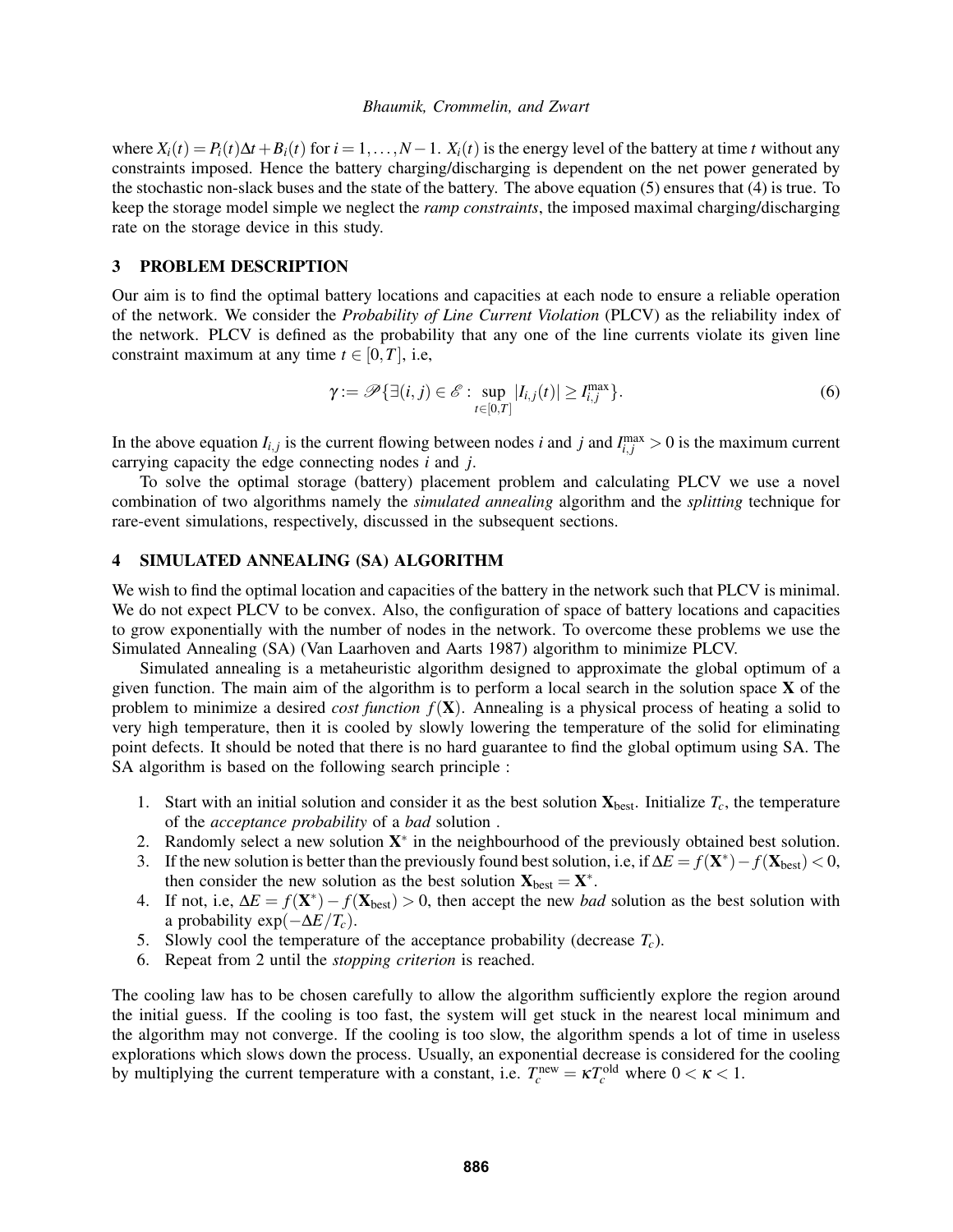# 4.1 Cost Function:  $log(y)$

In this study we want to minimize  $\gamma$  (PLCV (6)) in the battery locations and capacities configuration space. The values of  $\gamma$ 's are typically small and while minimizing can go down to ~ 10<sup>-5</sup> − 10<sup>-7</sup> or smaller depending on the total installation capacity of the battery. The *acceptance probability* of the bad solution not only depends on  $T_c$  but also on the difference of the function values for the new solution and the previously found best solution  $\Delta E = \gamma(\mathbf{X}^*) - \gamma(\mathbf{X}_{best})$ . As the  $\gamma$ 's are very small, their differences are also small hence the acceptance probability becomes large and the algorithm accepts too many bad solutions and might never converge. So, instead of minimizing  $\gamma$  we minimize log( $\gamma$ ) such that  $\Delta E = \log(\gamma(\mathbf{X}^*)) - \log(\gamma(\mathbf{X}_{best}))$  does not take very small values and the algorithm does not accept too many bad solutions.

## 4.2 Random Moves in Battery Configuration Space

We evaluate  $\gamma$  for different battery locations and capacities in the SA algorithm and then minimize  $log(\gamma)$ . To move randomly in the solution configuration space, we randomly select two non-slack nodes  $(i, j)$   $\forall i \in \mathcal{N}/\{1\}$  and  $\forall j(\neq i) \in \mathcal{N}/\{1\}$ . Then exchange  $m_B$  blocks of battery unit ∆*B* between the two chosen nodes such that conditions in (4) are satisfied. Initially we start the algorithm by exchanging  $m_B = N_B$  blocks of the battery unit and gradually reduce  $m_B$  till it is equal to 1. The gradual reduction of *m<sub>B</sub>* depends on the decrease of γ. As the value of γ reduces by a factor of 10,  $m_B$  is decreased by  $Δm$ . This ensures that when the desired minimum is reached the system does not jump out of the minimum. The values of ∆*B*, *N<sup>B</sup>* and ∆*m* will be discussed in subsequent sections.

#### 4.3 Stopping Criterion for SA

We enforce three simultaneous *stopping criteria* for SA algorithm:

- 1. The number of iterations,  $n_{\text{iter}}$ , exceeds a pre-defined threshold value,  $n_{\text{max}}$ , i.e.,  $n_{\text{iter}} \ge n_{\text{max}}$ .
- 2. The difference between  $n_{\text{iter}}$  and the number of solutions the algorithm has accepted,  $n_a$ , exceeds a maximum value,  $n_d$ , i.e.,  $n_{\text{iter}} - n_a \geq n_d$ .
- 3. The improvements in  $\gamma$  have reached a desired minimum,  $\varepsilon$ , i.e.,  $\gamma_{\min} = \max_{n_m} |\gamma^{n_a} \gamma^{n_a n_m}| \leq \varepsilon$ , where  $\gamma^{n_a}$  is  $\gamma$  for the accepted iteration  $n_a$ .

If any of the stopping criteria is true the algorithm stops.

# 5 FIXED NUMBER OF SUCCESSES SPLITTING TECHNIQUE

In our model we are interested in estimating PLCV and then minimize the logarithm of PLCV. It is expected that PLCV will take very small values during minimization. The Crude Monte Carlo (CMC) estimations of these small probabilities will become computationally very expensive and thus we use the *splitting technique* for rare-event simulations. In this section we give a brief overview of the splitting technique, following Bhaumik, Crommelin, and Zwart (2015) closely.

#### 5.1 Splitting Technique for Rare-Event Simulation

Let  $(\Omega, \mathscr{F}, \mathscr{P})$  be a probability space and  $R \in \mathscr{F}$  be the rare event set of interest (Rubino, Tuffin, et al. 2009). The probability of reaching the rare-event set *R*,  $\bar{\gamma} = \mathcal{P}(R)$  will be small. The CMC estimator of  $\mathcal{P}(R)$  and the *squared relative error* of the CMC estimator are given by,

$$
\tilde{\gamma} := \frac{1}{M} \sum_{j=1}^{M} \mathbb{1}_{\{\text{sample } j \text{ reaches } R\}} \text{ and } \text{SRE}(\tilde{\gamma}) := \frac{\text{Var}(\tilde{\gamma})}{\tilde{\gamma}^2} = \frac{1 - \tilde{\gamma}}{\tilde{\gamma} M}. \tag{7}
$$

*M* is the number of samples generated. CMC probability estimator becomes unreliable for small  $\tilde{\gamma}$ . This is because, the SRE( $\tilde{\gamma} \rightarrow \infty$  as  $\tilde{\gamma} \rightarrow 0$  for fixed *M*. Otherwise to achieve an acceptable SRE we need very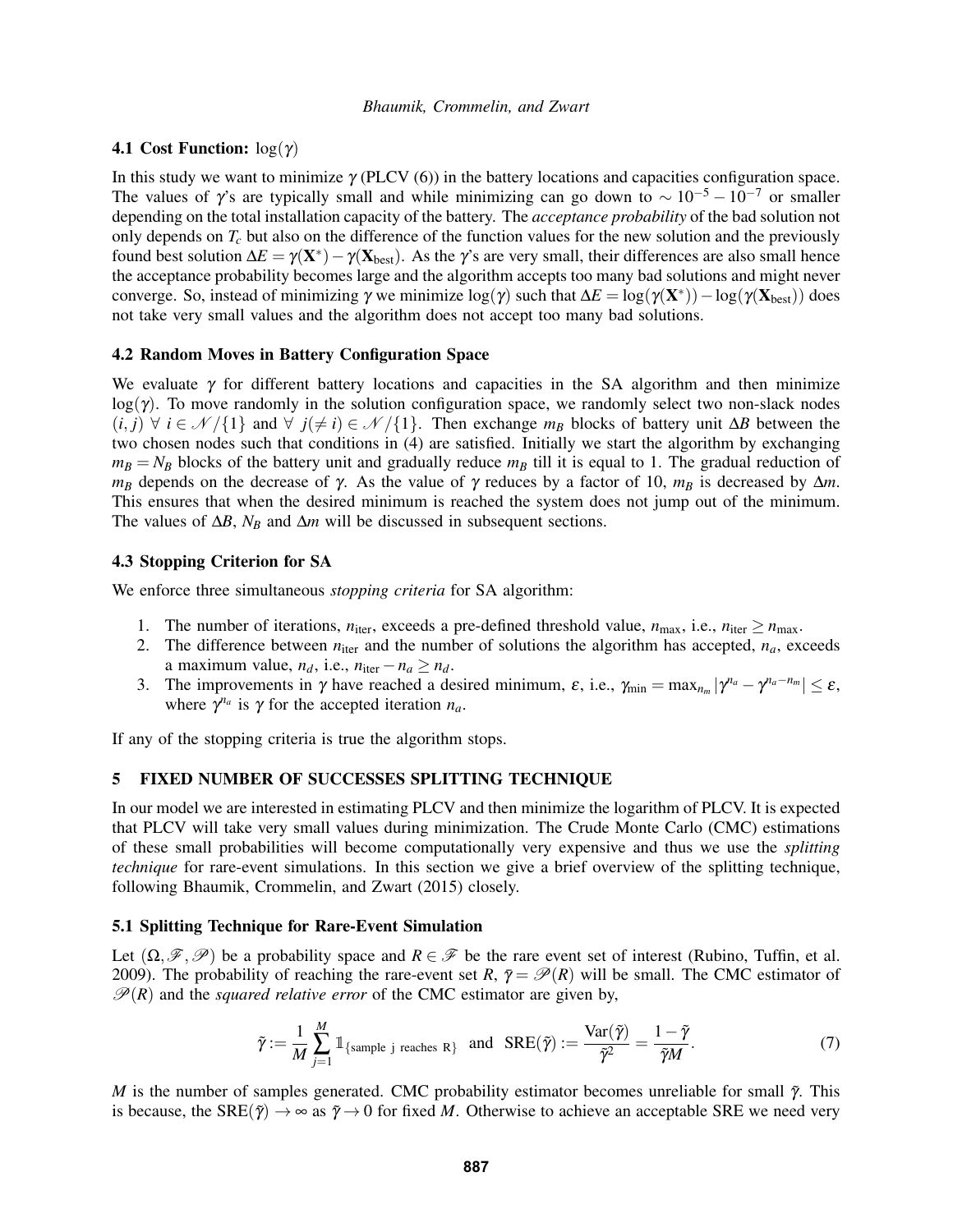large values of *M*. For example, to estimate probabilities smaller than  $10^{-4}$  one needs  $M \gtrsim 10^6$  CMC samples for achieving SRE  $\approx 0.01$ .

The computational workload for estimation small probabilities of rare-events can be reduced by using rare-event simulations techniques like Importance Sampling and Splitting (Rubino, Tuffin, et al. 2009). We use the *splitting* technique for estimating  $\tilde{\gamma}$  in our simulations (Garvels 2000). In splitting, the distance to the rare-event set is measured in terms of the *Importance Function* (IF). The sample paths of the stochastic processes involved are split into multiple copies at various levels of the IF till the rare event set is reached. The probability  $\bar{\gamma}$  is decomposed into the product of several conditional probabilities which are non-rare and are hence less computationally intensive to calculate. The most important ingredient of splitting is to find an appropriate IF for the problem.

Let  $\mathbf{X}(t) := (X_1(t), \dots, X_n(t)), \forall t \geq 0$  be a vector of Markov processes with state space  $\xi$ . The importance function,  $\phi(\mathbf{X}(t)) : \xi \longrightarrow \mathbb{R}$ , assigns importance values to  $\mathbf{X}(t)$ . Let  $R_{\phi, L,t} = {\mathbf{X}(t) \in \xi : \phi(\mathbf{X}(t)) \geq L}$  be the rare event set defined in terms of  $\phi$ . We are interested in the rare event  $R = \{\exists t \leq T : R_{\phi, L, t} \text{ holds}\}.$ 

For splitting, we divide the interval [0,*L*] into *m* sub-intervals with boundaries  $0 = l_0 < l_1 < \cdots < l_m = L$ . Let the time of hitting the *k*-th level be  $T_k = \inf\{t > 0 : \phi(\mathbf{X}(t)) \ge l_k\}$  and the event that the *k*-th level is hit during  $[0,T]$  be  $H_k = \{T_k < T\}$ . Therefore,  $\mathcal{P}(H_m) = \overline{\gamma}$  and  $\mathcal{P}(H_0) = 1$ . As  $H_m \subset H_{m-1} \subset \cdots \subset H_1 \subset$  $H_0$ , we have,  $\overline{\gamma} = \mathscr{P}(R) = \prod_{k=1}^m \mathscr{P}(H_k | H_{k-1}) = \prod_{k=1}^m p_k$ , where  $p_k := \mathscr{P}(H_k | H_{k-1}) = \mathscr{P}(H_k) / \mathscr{P}(H_{k-1})$ . Probability of hitting each of the *k*-th level, *pk*, is estimated separately by generating independent sample paths from the distribution of the entrance state  $G_{k-1} := (T_{k-1}, \mathbf{X}(T_{k-1}))$  conditioned on  $H_{k-1}$  at the threshold level  $l_{k-1}$ . The empirical distribution  $\hat{G}_k$  is an estimate of the entrance distribution  $G_k$  which is obtained from  $H_k$ . Thus we can proceed recursively, replacing  $\hat{G}_{k-1}$  for  $G_{k-1}$  and estimate  $p_k$  at each level k by the proportion of level hits,  $\hat{p}_k = S_k/N_{k-1}$   $\forall S_k > 0$ , with  $S_k$  are the number of sample paths where  $H_k$ occurs and  $N_k$  is the total number of sample paths at level *k*.  $\hat{\gamma}$  is estimated by the product of  $\hat{p}_k$ 's:  $\prod_{k=1}^{m} \hat{p}_k = \prod_{k=1}^{m} \frac{S_k}{N_{k-1}}$  $\frac{\Delta_k}{N_{k-1}}$ .

We use a variant of splitting called the Fixed Number of Successes (FNS) proposed by Amrein and Künsch (2011). For FNS the number of hits per level  $S_k$  is kept fixed. The process is independently repeated by selecting an entrance state at random and simulating the process from the selected state up to  $\min\{T_k, T\}$  until  $S_k$  hits are observed. Using FNS one can avoid path extinction or explosion, however, computational effort is compromised. The unbiased estimator of the rare-event probability is given by

$$
\hat{\gamma} := \prod_{k=1}^{m} \tilde{p}_k = \frac{S_k - 1}{N_{k-1} - 1}.
$$
\n(8)

The unbiased estimator for the variance  $\text{Var}(\hat{\gamma})$  is not known for the FNS method. However, under the assumption that the conditional hitting probability does not depend on the entrance states of the previous stage,  $\mathscr{P}(H_k|H_{k-1}, (T_{k-1}, \mathbf{X}(T_{k-1}))) = \mathscr{P}(H_k|H_{k-1})$  for all  $((T_{k-1}, \mathbf{X}(T_{k-1})), \forall k)$ , the squared relative error of  $\hat{\gamma}$  can be bounded :

$$
SRE(\hat{\gamma}) \le \prod_{k=1}^{m} \left( \frac{1}{S_k - 2} + 1 \right) - 1.
$$
 (9)

# 5.2 Importance Function for Calculating PLCV

The efficiency of splitting is significantly determined by the IF (Garvels, Van Ommeren, and Kroese 2002). We take the maximum of the ratio of the absolute value of line currents and their respective maximum line current capacity as the importance function  $\phi(t)$ . This makes  $\phi(t)$  an increasing function in [0,1] and it is given by

$$
\phi(I_{i,j}(t)) := \max_{(i,j) \in \mathscr{E}} \frac{|I_{i,j}(t)|}{I_{i,j}^{\max}}.
$$
\n(10)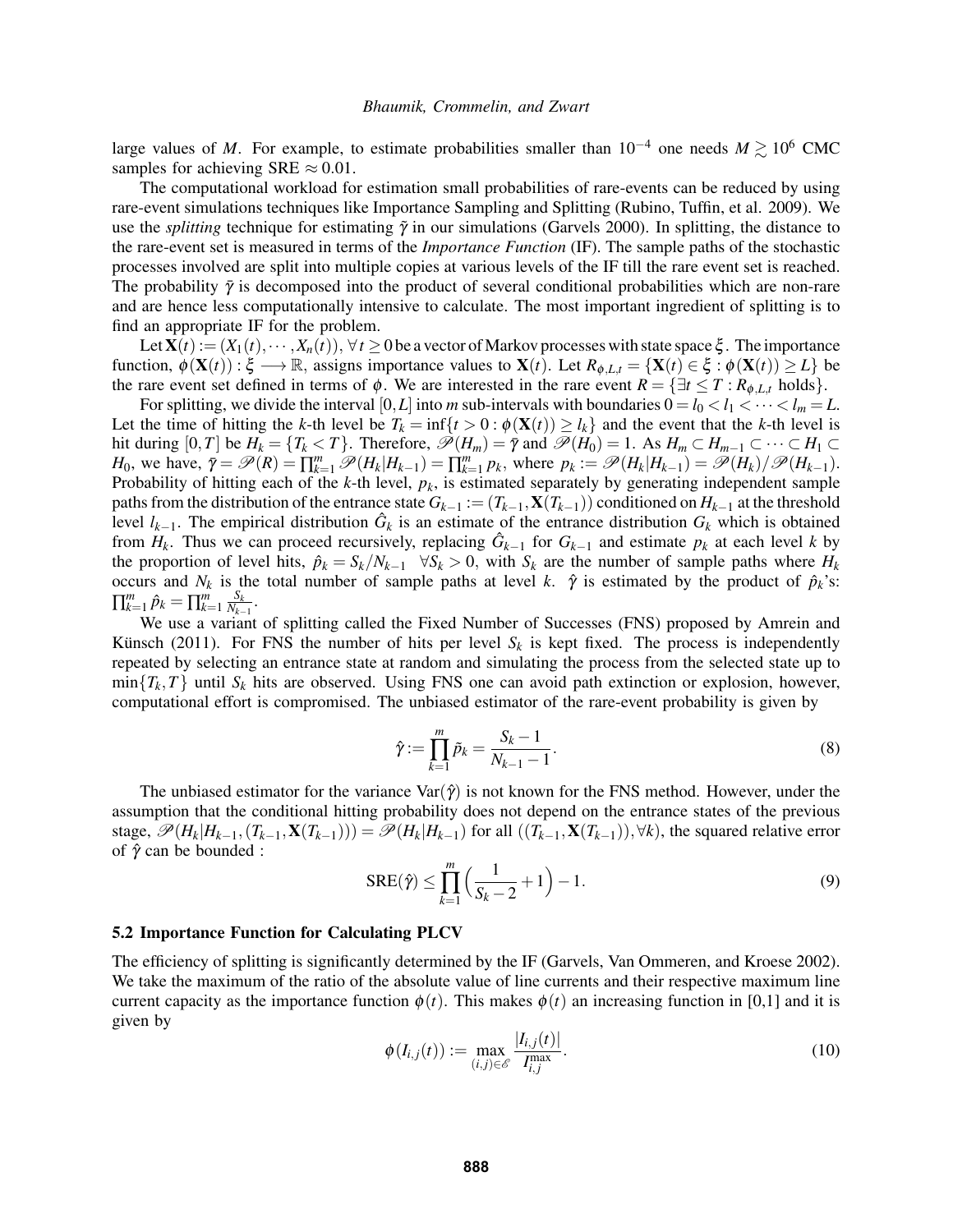At time *t*, for any  $(i, j) \in \mathcal{E}$  if  $|I_{i,j}(t)| \geq I_{i,j}^{\max}$  implies  $\phi(I_{i,j}(t)) \geq 1$ , signifying that the rare event is hit, i.e., one of the line currents has exceeded it's line capacity.  $\phi \rightarrow 1$  corresponds to approaching the rare event set. A similar IF was used by Wadman, Crommelin, and Frank (2013).

# 6 SIMULATION RESULTS

In this section we apply the SA algorithm and FNS to find the optimal storage position in a power network by minimizing PLCV.

### 6.1 Simulation Parameters

We first discuss the different parameters chosen for our simulations. For the O-U processes (2), we consider all the long term mean terms  $\mu_i$  to be zero, which implies on an average at each non-slack node the power demand is compensated by the local power generation. The mean reverting terms  $\theta_i = 1 + (i-1)/(N-2)$ for  $i = 1,...N-1$  increases from 1 to 2 with *i*. The volatility terms  $\sigma_i$  are calculated from the long-term standard deviations of the O-U process  $std(P_i(t)) = \sigma_i/\sqrt{2\theta_i}$ . The values of  $std(P_i(t))$  will be discussed in the subsequent sections. Currently, we only consider uncorrelated O-U processes for our assessment.

We perform our simulations for  $T = 24$  hours and  $\Delta t = 0.01$  hours. The initial state of the batteries are taken as  $B_i(0) = B_i^{\max}/2 \,\forall i \in \mathcal{N}/\{1\}$ , i.e, they are half-filled.

For performing FNS we first calculate the number of levels  $m$  by the pilot run such that  $\tilde{p}_k$  is nearly equal to the optimal value of  $p_{opt} \approx 0.2032$  (Amrein and Künsch 2011). For the pilot run we use  $R_k = 50$  for all *k*. For the final run we calculate  $R_k$  from (9) such that the  $SRE(\hat{\gamma}) \le 0.03$ . In order to obtain an accurate estimate of the probabilities, FNS is repeated  $n = 30$  times (suggested by Freund and Simon (1967)) to calculate the mean of the estimator,  $\hat{\gamma}_n := \frac{1}{n} \sum_{i=1}^n \hat{\gamma}_i$ . The squared relative error of the mean computed from the *n* samples is  $SRE(\hat{\gamma}_n) := \frac{1}{n} SRE(\hat{\gamma}_i)$ .

For SA we take initial temperature  $T_c = 1$  and  $\kappa = 0.99$ . For the stopping criterion we take  $n^{\text{max}} =$  $1000, n_d = 300$  and  $\varepsilon = 10^{-7}$ .

### 6.2 IEEE-14 Bus Test Case



Figure 1: IEEE-14 bus line diagram showing the bus numbers and line connections. Bus 1 is the slack bus.

In Figure 1 the line diagram of the IEEE-14 bus test case is shown. We test our algorithm for different scenarios for the IEEE-14 bus test case. The different scenarios being different maximum current carrying capacity of the lines  $I_{i,j}^{max} \ \forall \ (i,j) \in \mathcal{E}$  and different standard deviations  $std(P_i(t))$  of the O-U processes of the non-slack nodes and total installation capacity of storage B<sup>tot</sup>. We use the MATPOWER package (Zimmerman, Murillo-Sánchez, and Thomas 2011) of MATLAB for the topological details (admittance matrix) of the IEEE-14 bus test case network. However, the maximum line current carrying capacity is not set by the test case. We will discuss the values of the maximum line current carrying capacities in the subsequent sections.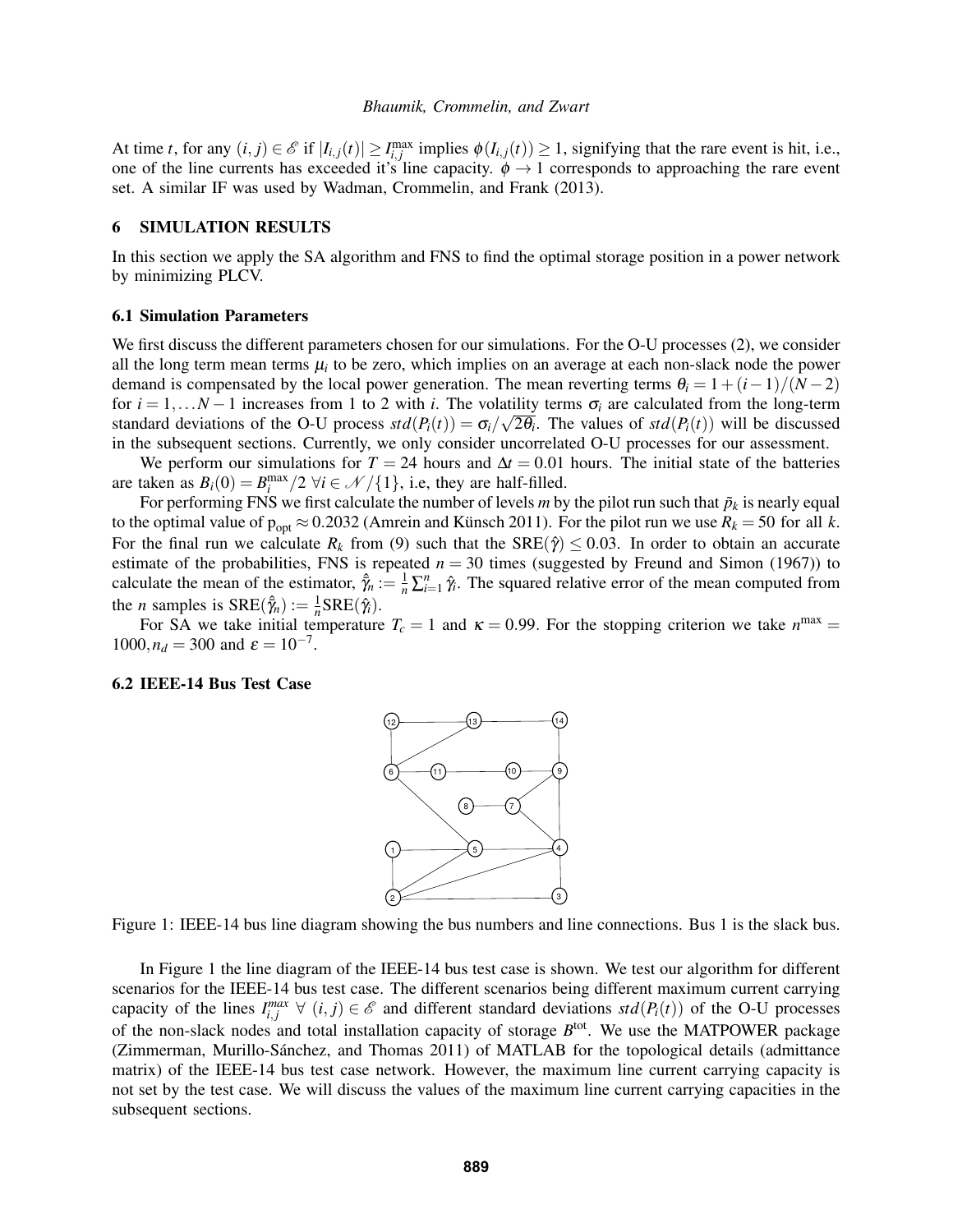

(a)  $log(\gamma)$  versus the number of accepted solutions.

(b) Initial and the final configuration of the battery.

Figure 2: Figure 2a plots  $log(\gamma)$  versus the number of accepted solutions for different starting configuration of battery locations and capacities with  $B<sup>tot</sup> = 13000$  p.u. (Example 1). Figure 2b Compares the initial and the final configuration of the battery locations and capacities for four different initial states from Figure 2a.



Figure 3: log(γ) versus the number of accepted solutions and total number to solutions the SA algorithm searched for (Case 3 of Example 1).

### 6.2.1 Example 1

For this case the values of  $I_{i,j}^{max} \forall (i,j) \in \mathscr{E}$  were obtained by simulating a long time-series, T=10<sup>4</sup> hours, for the system. The maximum value of line currents attained from the time-series run was taken to be the allowed maximum of each lines. For the  $std(P_i(t))$  we use the net power injections at each non-slack node from MATPOWER, the values range from 1 to 95 p.u. (where p.u. is per unit value of the quantity of interest).

We start from different random initial configurations (cases 1-4) of the battery locations and capacity to minimize  $log(\gamma)$ . The total installation capacity of storage  $B<sup>tot</sup> = 13000$  p.u. For the random movement of the algorithm in the battery configuration space (section 4.2) we take the battery unit  $\Delta B = 100$  p.u., the initial number of blocks exchanged  $N_B = 5$  and  $\Delta m = 1$ .

From Figure 2a we observe that γ has reduced by roughly a factor of *e* <sup>10</sup>. In Figure 2b we compare the initial and final configurations of the battery position and capacities. It is observed that for all the cases in the final configurations about 35 percent of  $B<sup>tot</sup>$  is placed at bus 3. One plausible reason for this final configuration can be the fact that  $\frac{std(P_3(t))}{\sum_{i=2}^{14} std(P_i(t))} = 0.365$ . We note that the final battery sizes at all the other nodes (apart from 3) are different for all the four cases and are not as consistent as node 3. Notwithstanding, for all four cases  $\gamma$  is reduced to very small values, see Figure 2a.

In Figure 3 we compare the accepted configuration solutions with the total configuration solutions the algorithm has searched for (from case 3).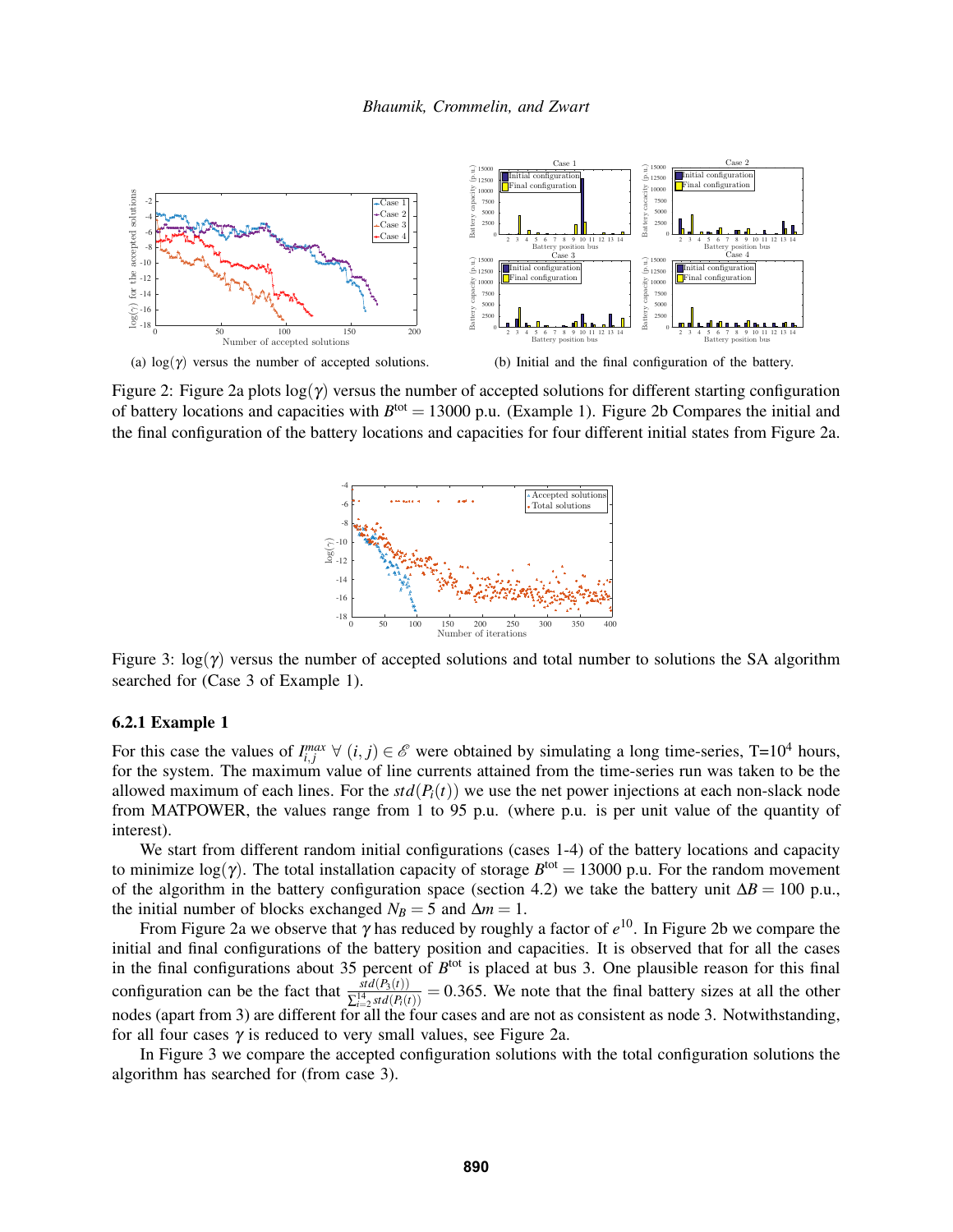

Figure 4: Figure 4a plots  $log(\gamma)$  versus the number of accepted solutions for different starting configuration of battery locations and capacities with  $B<sup>tot</sup> = 2600$  p.u. (Example 2). Figure 4b Compares the initial and the final configuration of the battery locations and capacities for four different initial states from Figure 4a.

## 6.2.2 Example 2

In this example, we take all the non-slack nodes to be similar , i.e., all the OU processes have same standard deviations  $std(P_i(t)) = 10$  p.u.  $\forall i \in \mathcal{N}/\{1\}$ . Unlike Example 1 we randomize the  $I_{i,j}^{max}$ . To do this, we perform a long time series run,  $T=10^4$  hours, for the system to calculate the maximum current flown through each lines, and multiply them with uniform random numbers between [0.5, 1] to obtain  $I_{i,j}^{max}$ . We take the battery unit  $\Delta B = 12.5$  p.u., the initial number of blocks exchanged  $N_B = 8$  and  $\Delta m = m_B/2$ (section 4.2).

Figure 4a shows the minimization of  $log(\gamma)$  for four different initial configurations. We find that  $\gamma$ is reduced by a factor of  $e^4$ . By comparing the initial and final configurations of the battery locations in Figure 4b, we find that buses 3, 8 and 10 require each around 15 percent of  $B<sup>tot</sup>$  for all the cases for this minimization.

# 6.2.3 Example 3

In the example we make all the non-slack nodes and connection lines equivalent to study the effect of number of connections at nodes on the optimization. To do so, we take  $std(P_i(t)) = 10$  p.u.  $\forall i \in \mathcal{N}/\{1\}$ and  $I_{i,j}^{max} = 50$  p.u.  $\forall$   $(i, j) \in \mathcal{E}$ . We take the battery unit  $\Delta B = 12.5$  p.u., the initial number of blocks exchanged  $N_B = 8$  and  $\Delta m = m_B/2$  (section 4.2). Figure 5a shows the optimization of log( $\gamma$ ) for various cases, where each case represents a different starting configuration. The initial and final configurations of the battery placement is shown in Figure 5b. Notice for Case 11 when the batteries are placed equally at the non-slack buses the SA algorithm is not able to minimize  $log(\gamma)$  further. This hints towards the fact that equally placing the batteries at the non-slack buses is near optimal solution to the problem. Equal battery placement being the near optimal solution shows that number of connections at nodes is not important for minimizing  $log(y)$ .

We now investigate how  $log(\gamma)$  varies with  $B<sup>tot</sup>$ . In order to do that we place the batteries equally at the non-slack buses. We do this because, Figure 5a suggests that equally placing the batteries at the non-slack buses is near the optimal solution of the problem. Figure 6 shows a linear relation between  $log(\gamma)$  and  $B<sup>tot</sup>$ .

Finally we study the effect of  $B<sup>tot</sup>$  on the final configuration of battery locations and capacities. We compare the final configurations for  $B<sup>tot</sup> = 1300$  p.u. and 2600 p.u. For both the cases we start from equally placing the batteries at the non-slack buses and start the optimization from a lower temperature  $T_c = 0.05$ . We do this because equal battery placement is already near the optimal solution. We repeat the optimization 10 times for different B<sup>tot</sup> and take an average for presenting the final configurations in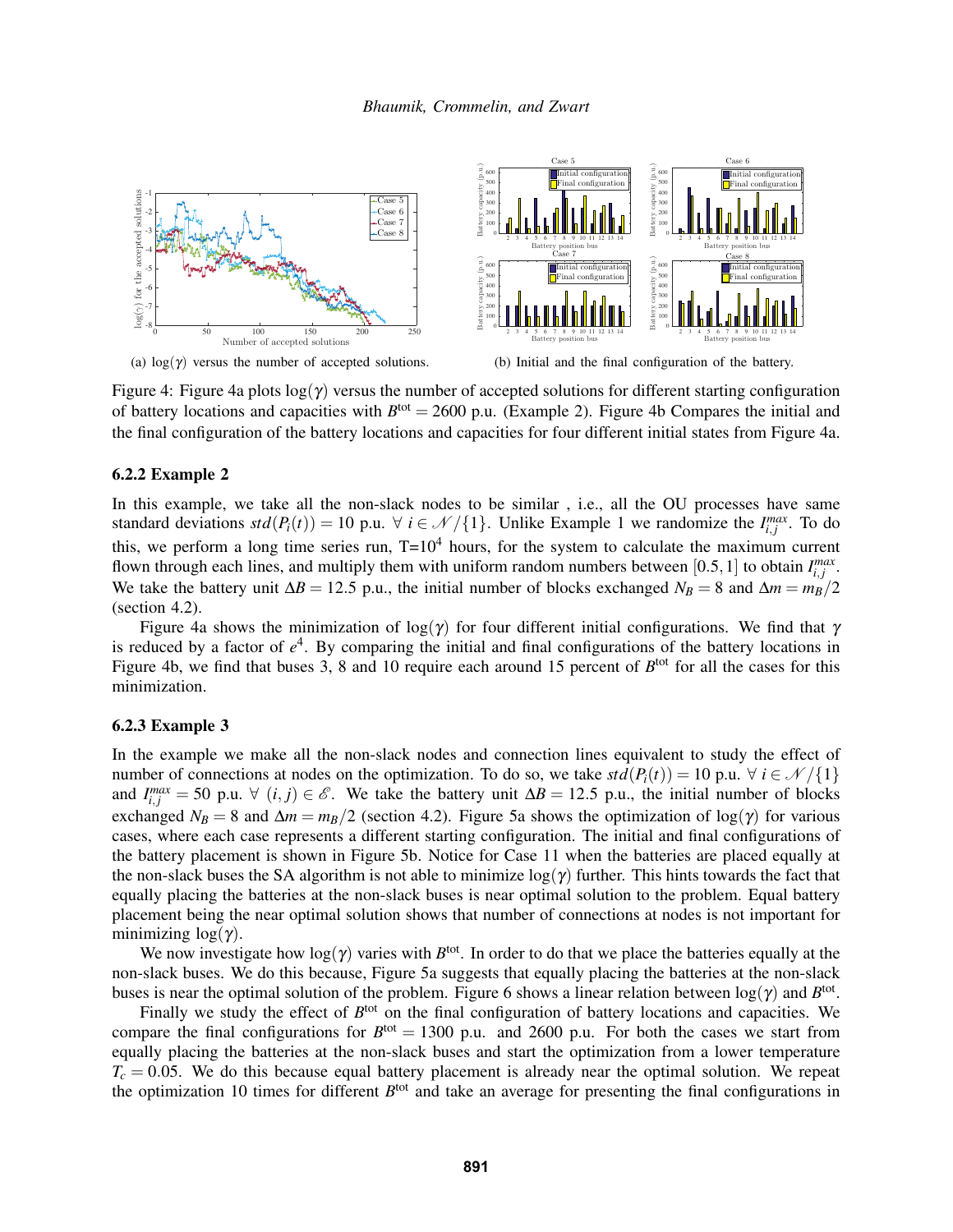

(a)  $log(\gamma)$  versus the number of accepted solutions.

(b) Initial and the final configuration of the battery.

Figure 5: Figure 5a plots  $log(\gamma)$  versus the number of accepted solutions for different starting configuration of battery locations and capacities with  $B<sup>tot</sup> = 2600$  p.u. (Example 3). Figure 5b Compares the initial and the final configuration of the battery locations and capacities for four different initial states from Figure 5a.



Figure 6:  $log(\gamma)$  versus  $B<sup>tot</sup>$ . The error bars represents 95 percent confidence interval of  $log(\gamma)$ .

Figure 7. Doubling B<sup>tot</sup> does not affect the final configuration of the batteries, it almost doubles the size of batteries at the final configuration as shown in Figure 7.

# 7 CONCLUSIONS

For finding the optimal storage placement to enhance power network reliability we use a novel combination of two computational techniques namely Simulated Annealing and the Splitting technique for rare-event simulation. To best of our knowledge this combination has not been used before. We use simulated annealing to minimize the reliability index, PLCV  $(\gamma)$ , of the network. We find that for very small values of γ, SA might not converge, however this problem disappears if we use  $log(\gamma)$  instead of γ as the cost function in SA. In order to calculate the small values of  $\gamma$ 's we use FNS splitting technique for rare-event simulation.

We apply our method to the IEEE-14 bus network for three different examples. In example 1 we have different nodal power injections and line current maxima. For this example we find that at the final configuration (after the minimization), bus 3 has 35 percent of  $B<sup>tot</sup>$ . In example 2 we keep the nodal power injections to be similar and find that at the final configuration buses 3, 8 and 10 each get 15 percent of  $B<sup>tot</sup>$ .

For example 3 we keep all the nodal power injections and the line current maxima to be similar. For this we find that equal placement of the batteries at the non-slack nodes is the near optimal solution, which suggests that the number of connections to a node does affect the reliability of the power network. We also find that the  $log(\gamma)$  decreases linearly with  $B^{tot}$ . Finally we examine if  $B^{tot}$  has an effect on final configuration of the battery locations and capacities. We observe that it does not affect the final configuration.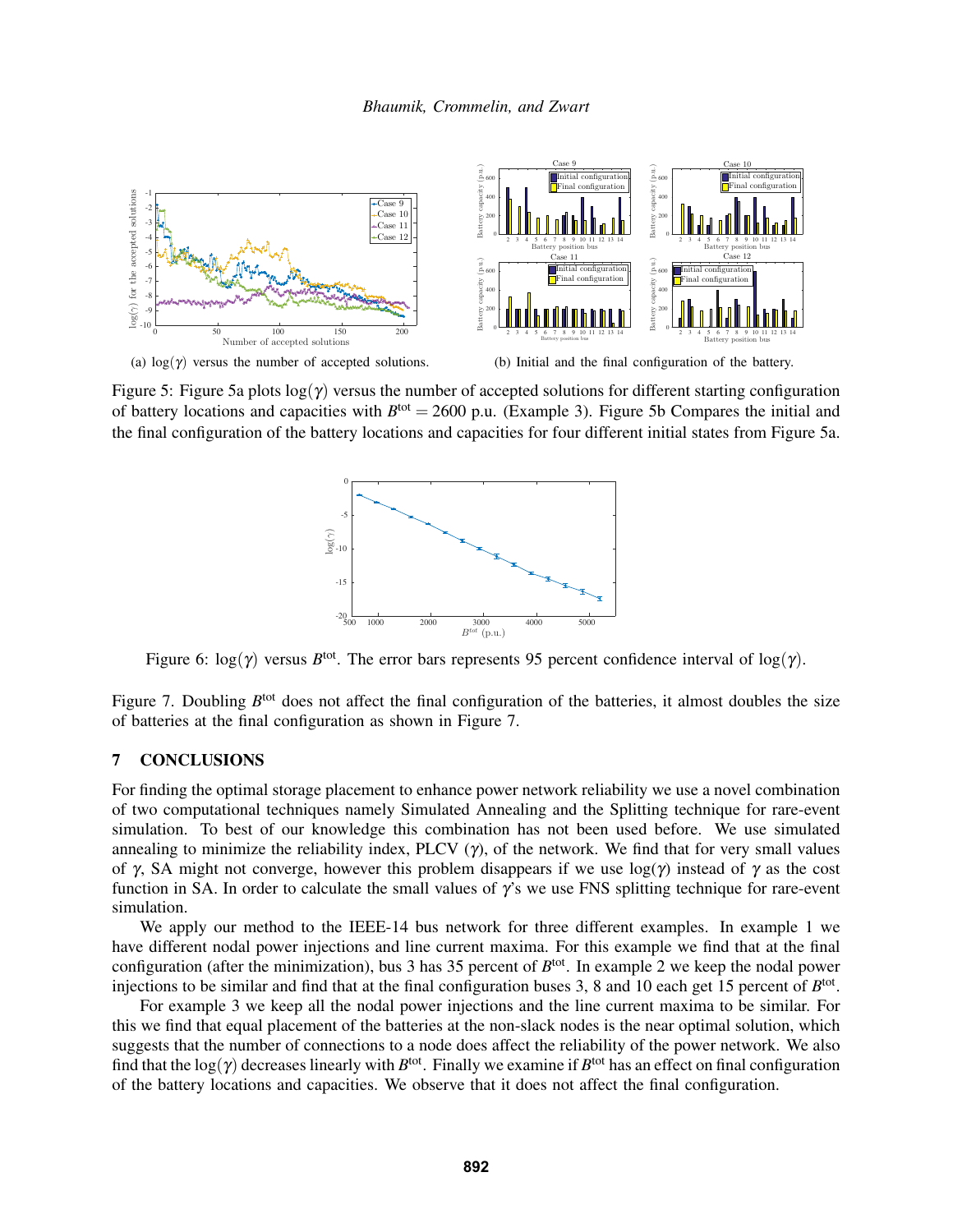

Figure 7: Comparing the initial and the final configuration of the battery locations and capacities for  $B<sup>tot</sup> = 1300$  p.u. and 2600 p.u.

### ACKNOWLEDGMENTS

This work is a part of the Industrial Partnership Program (IPP) 'Computational sciences for energy research' of the Foundation for Fundamental Research on Matter (FOM), which is financially supported by the Netherlands Organization for Research (NWO). This research program is co-financed by Shell Global Solutions International B.V.

# **REFERENCES**

- Aburub, H., and W. T. Jewell. 2014. "Optimal Generation Planning to Improve Storage Cost and System Conditions". In *2014 IEEE Power and Energy Society General Meeting— Conference & Exposition*, 1–5. Piscataway, New Jersey: Institute of Electrical and Electronics Engineers, Inc.
- Amrein, M., and H. R. Künsch. 2011. "A Variant of Importance Splitting for Rare Event Estimation: Fixed Number of Successes". *ACM Transactions on Modeling and Computer Simulation* 21 (2): 13.
- Barton, J. P., and D. G. Infield. 2004. "Energy Storage and its use with Intermittent Renewable Energy". *IEEE Transactions on Energy Conversion* 19 (2): 441–448.
- Bhaumik, D., D. T. Crommelin, and B. Zwart. 2015. "Mitigation of Large Power spills by a Storage Device". Submitted, http://persistent-identifier.org/?identifier=urn:nbn:nl:ui:18-23525.
- Bose, S., D. F. Gayme, U. Topcu, and K. M. Chandy. 2012. "Optimal Placement of Energy Storage in the Grid". In *IEEE 51st Annual Conference on Decision and Control (CDC)*, 5605–5612. Piscataway, New Jersey: Institute of Electrical and Electronics Engineers, Inc.
- Chandy, K. M., S. H. Low, U. Topcu, and H. Xu. 2010. "A Simple Optimal Power Flow Model with Energy Storage". In *49th IEEE Conference on Decision and Control (CDC)*, 1051–1057. Piscataway, New Jersey: Institute of Electrical and Electronics Engineers, Inc.
- Freund, J. E., and G. A. Simon. 1967. *Modern Elementary Statistics*, Volume 256. Prentice-Hall Englewood Cliffs, New Jersey.
- Garvels, M. 2000. *The Splitting Method in Rare Event Simulation*. Ph. D. thesis, Universiteit Twente.
- Garvels, M. J., J.-K. C. Van Ommeren, and D. P. Kroese. 2002. "On the Importance Function in Splitting Simulation". *European Transactions on Telecommunications* 13 (4): 363–371.
- Gayme, D., and U. Topcu. 2013. "Optimal Power Flow with Large-Scale Storage Integration". *IEEE Transactions on Power Systems* 28 (2): 709–717.
- Ghofrani, M., A. Arabali, M. Etezadi-Amoli, and M. S. Fadali. 2013. "A Framework for Optimal Placement of Energy Storage Units within a Power System with High Wind Penetration". *IEEE Transactions on Sustainable Energy* 4 (2): 434–442.
- Grainger, J. J., and W. D. Stevenson. 1994. *Power System Analysis*, Volume 31. McGraw-Hill New York.
- Oh, H. 2011. "Optimal Planning to Include Storage Devices in Power Systems". *IEEE Transactions on Power Systems* 26 (3): 1118–1128.
- Rubino, G., B. Tuffin et al. 2009. *Rare Event Simulation using Monte Carlo Methods*. Wiley Online Library.